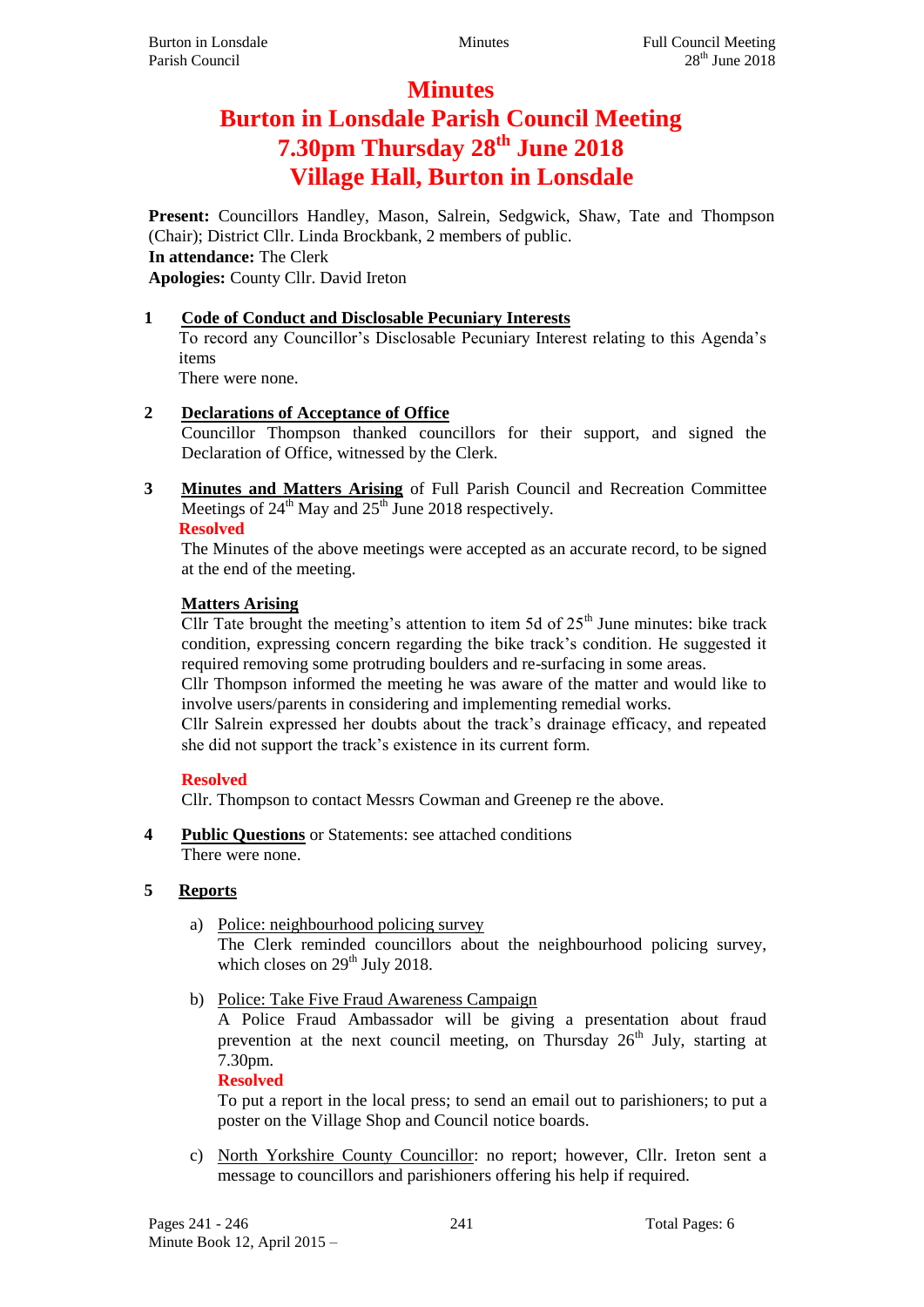**5** c) Craven District Councillors

Planning Matters

Application 2018/19394/TPO works to Corsican pine, Thornton House, track to All Saints Vicarage, LA6 3JZ

It was noted this item had already been given approval by the District Council.

Cllr. Thompson is pleased to report a new recycling regime has started and includes a wider range of item that can be recycled, which includes a wider range of plastics, and aluminium items. A large sticker, detailing permitted items has been/will be put on all blue wheeled bins used to collect the recycling items. The changes have been made possible as Craven District Council has awarded the collections contract to a different company.

#### d) Clerk

YLCA: new strategic plan of NALC, post Brexit.

The Clerk reported the National Association of Local Councils is giving consideration to its strategic long term plans, post Brexit, and circulated a Discussion Paper for review. The NALC was seeking views from local/parish councils by  $26<sup>th</sup>$  June re:

- i) how well does this vision sit with your council's aspirations for the future of the sector?
- ii) if there is broad agreement for this vision then that will require some councils to become more active, share resources, be soundly run and encouraging in engagement and participation and NALC wants to know what support and encouragement councils will need to achieve this
- iii) seeks local council's views on what NALC can do to generally support the parish sector.

Correspondence: none requiring action.

#### **6 Finance Matters**

#### a) Bank balances, including receipts since statement date

The Clerk circulated details of the bank balances and commitments to councillors prior to the meeting (see appendix)

b) Approval of payments of budgeted and non budgeted items **Resolved**

To approve the payments as per appendix; cheques to be signed after the meeting.

c) Risk Assessments: annual review of general and financial risks

The Chairman has made suggested amendments, including the addition of the outdoor gym equipment to the list of items on the Recreation Field risk schedule.

#### **Resolved**

Clerk to circulate to councillors for review; comments and approval, with any amendments, to be done at the July meeting.

d) Pals with Trowels Community Orchard Project funding

It was noted the costs for the Community Orchard Project do not appear on the commitments schedule; following the Chairman's comments at the Annual Parish Meeting, it was considered prudent to define the costs as those detailed in the original project budget.

#### **Resolved**

To add the Community Orchard project costs outstanding to the Commitments schedule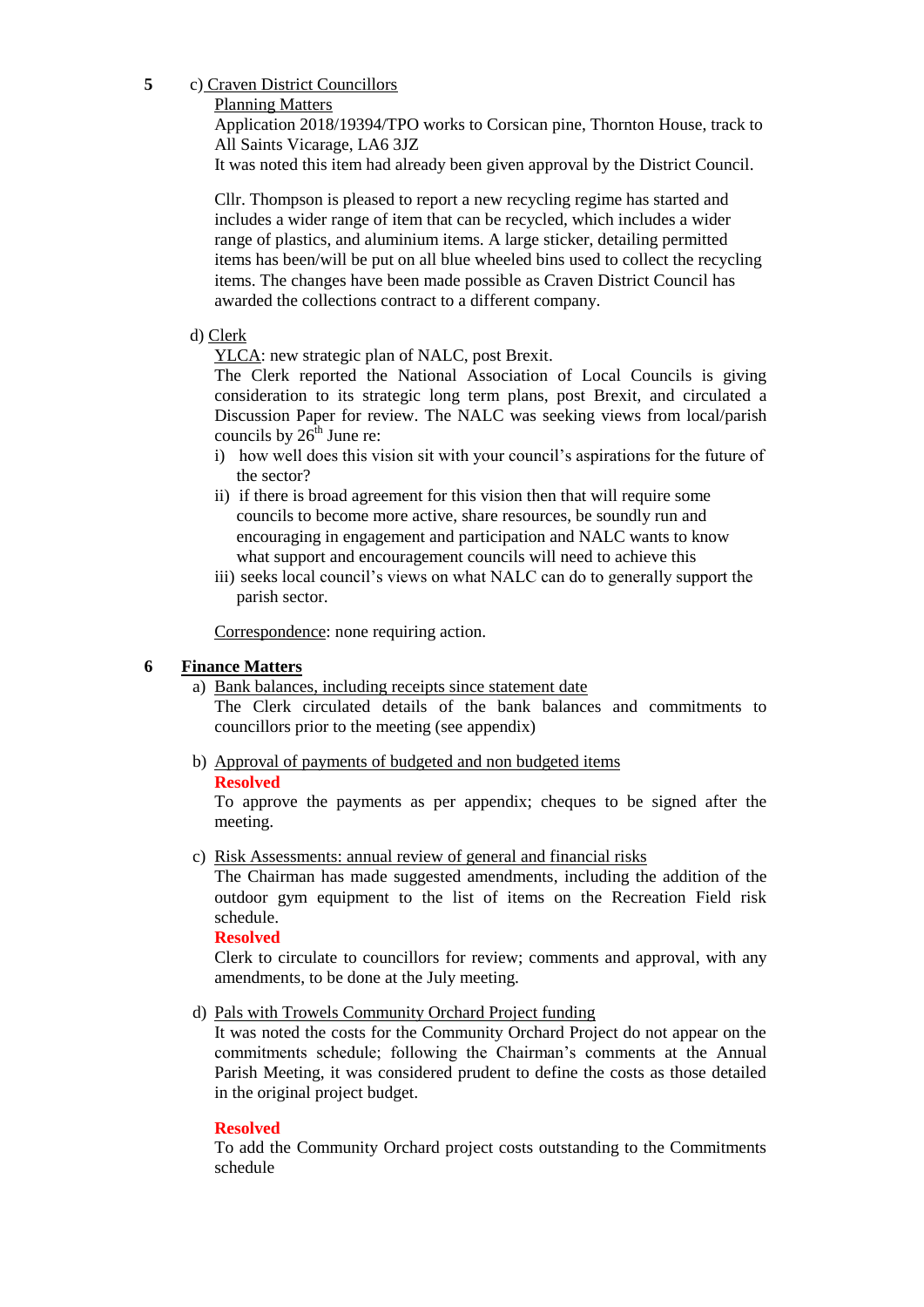e) Emergency Plan: printing costs

Andy Ive reported the estimated cost of printing 10 loose leaf copies of the revised Plan will be £120.

### **Resolved**

The council to pay the printing; to assist with distribution of the new copies.

Cllr. Thompson was very pleased to note that Burton's Emergency Plan is one of just three completed in the Craven area to date and thanked Andy Ive for his considerable input into doing the revision.

# **7 Parish Councillor Reports**

a) Village Hall Committee

Cllr. Salrein reported the boiler had burst; Andy Ive reported it has been repaired, and fortunately, with no damage to the Village Hall's wooden floor. The plans for a proposed extension and the installation of Wi-Fi are awaited.

b) Bentham Common Lands Charity

Cllr. Thompson reported the work is continuing regarding the Community Orchard, noting residents' positive comments made regarding its progress.

c) Woodland Trust

A meeting has yet to be convened.

Cllr Salrein complained about the post erected by the Woodland Trust in the wood opposite Greeta House, suggesting it should be near the mine shaft opposite the Recreation Field, as it was 'to do with coal pits'. The Clerk reminded the meeting the post commemorates pit ponies, not coal pits, and that another resident, Mrs Carus, had made enquiries in 2017 as to the reasons for its installation, which have not been made public.

#### **d)** Local Footpath Volunteers

Cllr Thompson reported there are occasional jobs, but nothing specific at the moment. He encouraged councillors and residents to report to him any items for repair; the items will be reported to the NYCC Countryside Volunteers for inclusion in the works schedule.

# **8 Recreation Committee**

a) Play Area inspection reports

Cllr. Thompson has updated the reports and notes that, mostly due to recent additions, the equipment is in good condition.

He also took the opportunity of thanking Mike Illsley for all his voluntary work regarding maintenance on the Recreation Field.

b) Pavilion: bookings, maintenance, including cleaning

Cllr Thompson reported bookings are lower than previously, which is in line with deliberately not competing with the Village Hall.

There was an exchange of views regarding reasons for the few bookings.

Cllr. Thompson suggested different venues attracted different users; the Recreation Committee is looking into the matter.

c) Outdoor Gym: exchange of one equipment item

Twelve items have been installed and are well used, apart from one item. Most comments are positive. The single item (bicycle) can be exchanged, for another item, for the cost of transportation (about £300).

Cllr Salrein didn't see the need to exchange the item.

#### **Resolved**

New item details to be sent to councillors; a site visit to be made directly after this meeting; a decision to be made promptly by email, and to be recorded officially at the July meeting.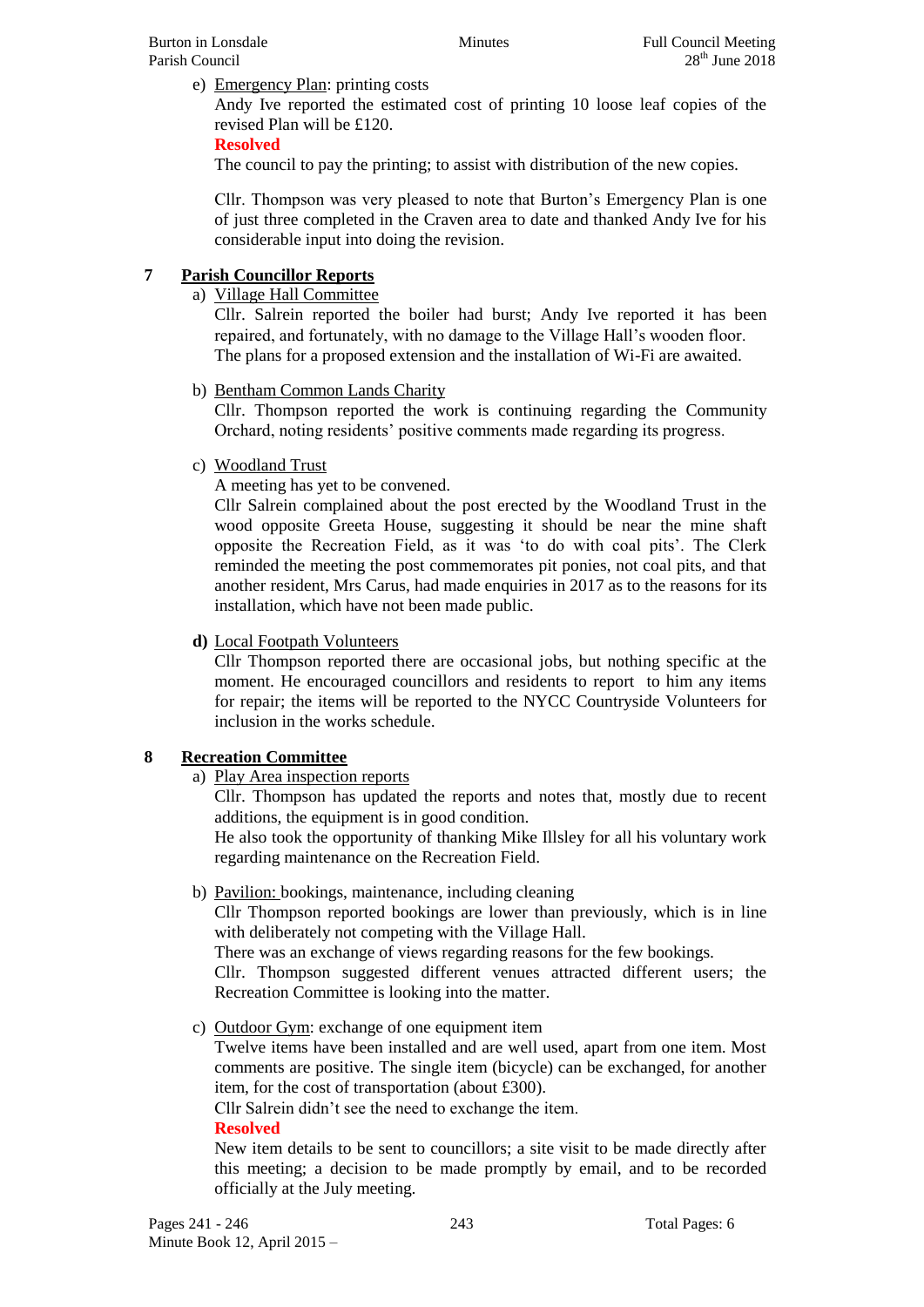## **9 Maintenance Reports**

a) Village Entrance sign repair (outside former school)

The sign was demolished in May (see  $24<sup>th</sup>$  May 2018 minute); fortunately the name plate and a planter beneath the sign were undamaged. An estimate of £330 has been given for the repair; councillors were consulted by email and four councillors approved the expenditure. This meeting now officially records its agreement to incur the expenditure:

#### **Resolved**

The council approves expenditure of £330 to repair the Village Entrance sign.

b) Village Green, including War Memorial

A local resident's offer to help maintain the War Memorial and wooden seat nearby (donated by the school) has been received via another resident and Pals with Trowels.

#### **Resolved**

To write to the residents involved thanking them for and accepting their kind offer of help to maintain the War Memorial and seat, and reminding them that permission for work to be done to Parish Council property requires the Parish Council's permission in the first instance.

c) Riverside Land

Cllr Mason reported the trees had been trimmed; the grass has been well cut.

d) Very Old and Separate Churchyard

The annual visual inspection has been done; a report was circulated to councillors.

Cllr Tate asked for clarification regarding item 2 outstanding items since last inspection: Clarify access to Lych Gate – DONE – draft of deed offered by owners of Harris Garth. Awaiting response of diocese.

Cllr. Thompson stated there is a proposal for the Lych Gate maintenance to be undertaken by the owner of Harris Garth. This has been put to the diocese and a decision is awaited.

The volunteer's strimmer has broken and he is unable to cut the grass for the time being; the contractor has agreed to strim the grass in the next two weeks or so. The area will also include the Chapel Lane banking.

e) Street Lighting

Nothing to report.

f) Public benches

Cllr. Thompson reported most of the benches have now been treated and revarnished, thanks to Mike Illsley. The grass around the two benches on Ireby Road has been strimmed.

# **10 Items to be included by Clerk in press release**

# **Resolved**

To report the Emergency Plan and the forthcoming Fraud Awareness presentation.

# **11 Date, time and venue next monthly Parish Council meeting**

#### **Resolved**

The next meeting to be held on Thursday  $26<sup>th</sup>$  July, 2018, starting at 7.30pm.

The meeting closed at 8.40pm.

**Signed..................................................................... Dated...........................**